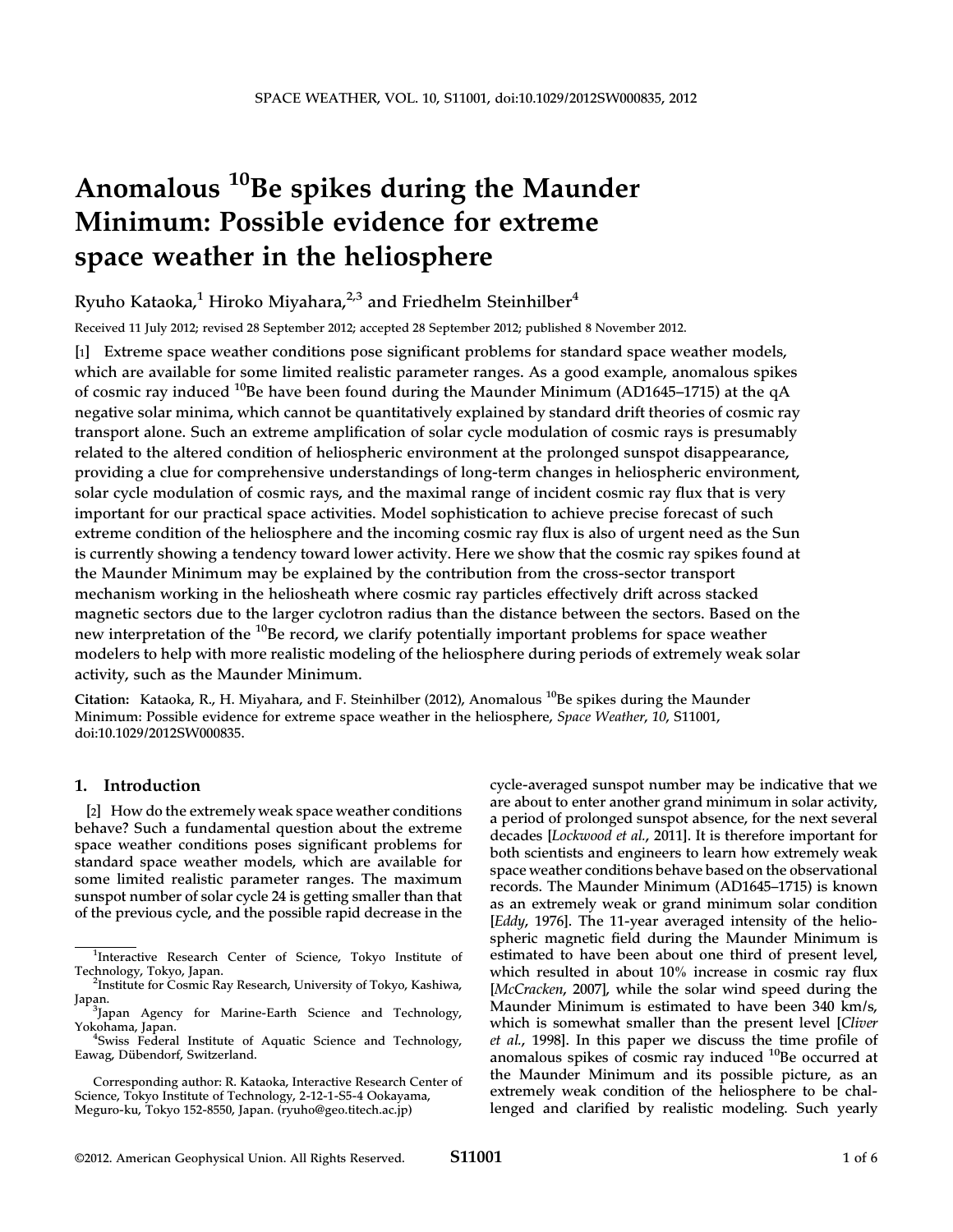

Figure 1. Time profiles of (a) <sup>10</sup>Be flux and (b) <sup>10</sup>Be concentration obtained from NGRIP ice core [Berggren et al., 2009]. Indicated by horizontal bars are the periods of grand solar minima, i.e., Spoerer (AD1416–1534), Maunder (AD1645–1715), and Dalton (AD1795–1825) Minima.

scale enhancement of incident galactic cosmic rays can potentially increase operational risks of spacecraft and aircraft as well as manned space activities, and thus greater model sophistication is also needed in that context. In this paper we briefly describe the  $^{10}$ Be spikes as possible evidence for cross-sector transport mechanism [Florinski, 2011; Florinski et al., 2011].

## 2. Anomalous  $10$ Be Spikes in the Greenland Ice Core

[3] The cosmogenic isotope  $^{10}$ Be in ice cores records past changes of cosmic rays incident to the Earth. The trajectory of cosmic rays in the heliosphere depends on the polarity and structure of the spirally winding magnetic field. Therefore, the obtained patterns of  $10Be$  provide the information on cyclic behaviors of the Sun and the heliosphere, such as the 11-year activity cycle, 22-year solar magnetic polarity (qA) reversals as well as the change in the largescale current sheet structure of the heliosphere. Using a 600 year annual <sup>10</sup>Be record from NGRIP ice core, Greenland [Berggren et al., 2009] (Figure 1a), the 22-year cycles in cosmic rays have been found to be amplified during the Maunder Minimum, as a possible result of altered largescale structure of heliospheric current sheet [Miyahara et al., 2009]. Associated with the amplified 22-year variation, large spikes were found at the solar cycle minima of negative solar magnetic polarity (qA negative phases) with a few tens of percent larger amplitudes compared to the qA positive phases, which may provide a very important clue to understand the least modulated cosmic ray spectrum. Similar spikes are also seen in the record, around the Spoerer and Dalton grand minima. We therefore hypothesize that such conditions are common in grand solar minima. We note that the effect of changing snow accumulation on  $^{10}$ Be concentration (Figure 1b) has been corrected to obtain <sup>10</sup>Be flux (see the paper by Berggren et al. [2009]).

[4] Figure 2 shows the superposed time profiles of  $^{10}$ Be flux for four qA negative and qA positive solar cycles around the Maunder Minimum. The record of <sup>10</sup>Be flux for AD1636–1739 were filtered to remove the long-term variations (>50 years), and were divided into eight solar cycles (four cycles for each polarity phase), based on the solar cycle reconstruction obtained with the record of  $^{14}C$  data by Stuiver et al. [1998]. The time series have been overlaid each other so that the maxima of solar cycles (minima of  $10$ Be flux) are in synchronization. Annual-scale enhancements are seen in between the solar cycle maxima, but only at qA negative phase. The ages of the spikes are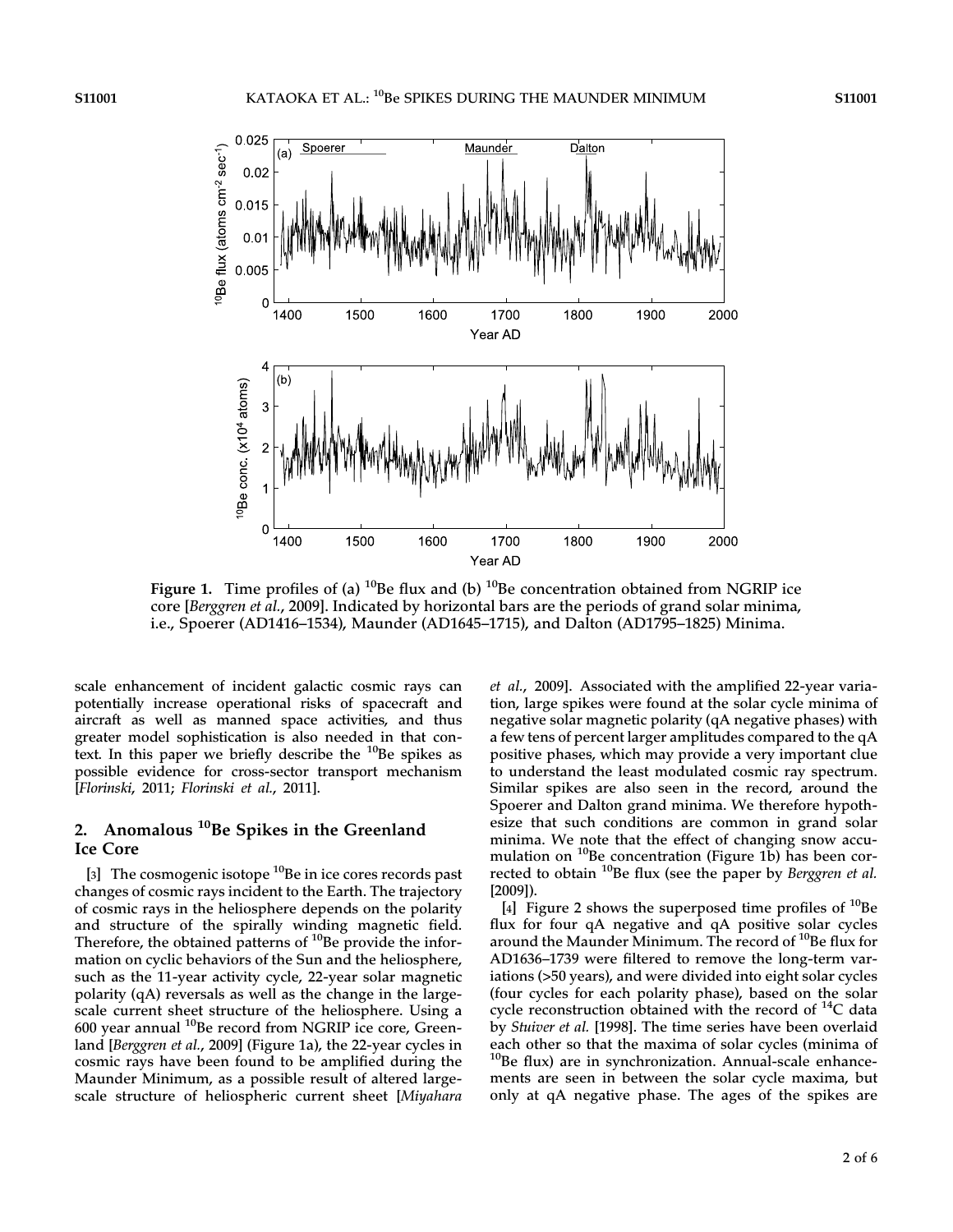

Figure 2. Time profiles of <sup>10</sup>Be flux [*Berggren et al.*, 2009] superposed for qA negative and qA positive solar cycles, around the Maunder Minimum. The record from AD1636 to AD1739 were divided into eight solar cycles (four cycles for each polarity phase), based on the solar cycle reconstruction with  ${}^{14}C$  in tree rings. The periods of the four series, based on the NGRIP age model, are AD1636–1669 (dashed line), AD1669–1691 (solid line), AD1691–1719 (dotted line), and AD1719–1739 (gray line). Note that the plotted time series are tied each other only by solar cycle maxima. The ages of spikes at qA negative phases are AD1641, 1674, 1695, and 1725, respectively.

AD1641, 1674, 1695, and 1725, according to the NGRIP age model. Note that the dating error of this record is about a few years, and thus absolute ages of these events need be determined by further studies. The significance levels of these spikes are 2.7, 3.9, 3.9, and 2.8 times of the standard deviation of the whole record, respectively. The NGRIP age of the first event is consistent with the onset of the Maunder Minimum within the dating error. Most intense spikes have occurred in AD1674 and AD1695, while similar but smaller spike is also found in AD1725, which is one cycle after the end of the Maunder Minimum. We assume that this spike is suggesting that the heliosphere was still in the Maunder-minimum-like condition. The excesses of the  $10B$ e flux at qA negative phases to the mean of maximal fluxes of neighboring two qA positive cycles are 40%, 39% 26% and 39%, respectively. The mean duration between the spikes is 28 years. Miyahara et al. [2004] reported based on tree ring analyses that the 11-year cycles were extended to about 14 years during the Maunder Minimum. The above period of 28 years is therefore consistent with the Hale period during that time. Such periodic appearances of anomalous spikes are also suggested to provide a unique opportunity to better understand the solar-terrestrial connections, i.e., a possible link between the cosmic

ray spikes and climate variations in the northern hemisphere [Yamaguchi et al., 2010].

[5] Similar enhancement of <sup>10</sup>Be content for one to two years may also be produced by solar energetic particles [Usoskin et al., 2006], nearby supernovae [McCracken et al., 2004], climate influence on the  $10B$ <sub>Be</sub> precipitation and accumulation at the NGRIP site, or errors in experimental procedures. However, these other possibilities are unlikely because of the cyclicity of the events (with Hale period), the dependence on solar magnetic polarity, and the fact that they occur close to the cycle minima of the Maunder Minimum. The ages of the spikes can be accurately determined with high precision measurements of  ${}^{14}C$  in tree rings. Although the current sensitivity of  $^{14}C$  measurements is not sufficient for detecting such annual scale spikes, superimposed  $^{14}C$  data series show annual scale rapid enhancements as was attempted by Yamaguchi et al. [2010]. If not superimposed, the  $^{14}$ C time series show noisy anomalies, but one of four spikes shown above is clearly detected in the tree ring of AD1726 (corresponding to the GCR flux anomaly in AD1725) as shown in Figure 3. The statistical significance of this spike is more than three times the measurement error. Enhancement with similar amplitude is also seen in  $^{14}$ C around AD1671-1673 (corresponding to GCR enhancement in AD1670–1672); although it is double peaked and thus needs further precise measurements. The age of this enhancement is consistent with the  $^{10}$ Be spike in AD 1674 within the dating error of the ice core.

[6] We would like to note that not all of the anomalous spikes found in NGRIP record are seen in  $^{10}$ Be data from the Dye-3 ice core [Beer et al., 1998; Berggren et al., 2009]



Figure 3. High-pass filtered  $^{14}C$  record obtained by Stuiver et al. [1998] as subtracted from the 30 year running average. Two anomalies are seen around AD1671–1673 and AD1726, although the former anomalies are double peaked. The latter peak in AD1726 determines the age of GCR enhancement to be AD1725. This time lag is due to the circulation of  $^{14}C$ in the carbon cycle. Note that the time lag depends on the variation time scale, and it is one year in the case of annual-scale change [Siegenthaler and Beer, 1988].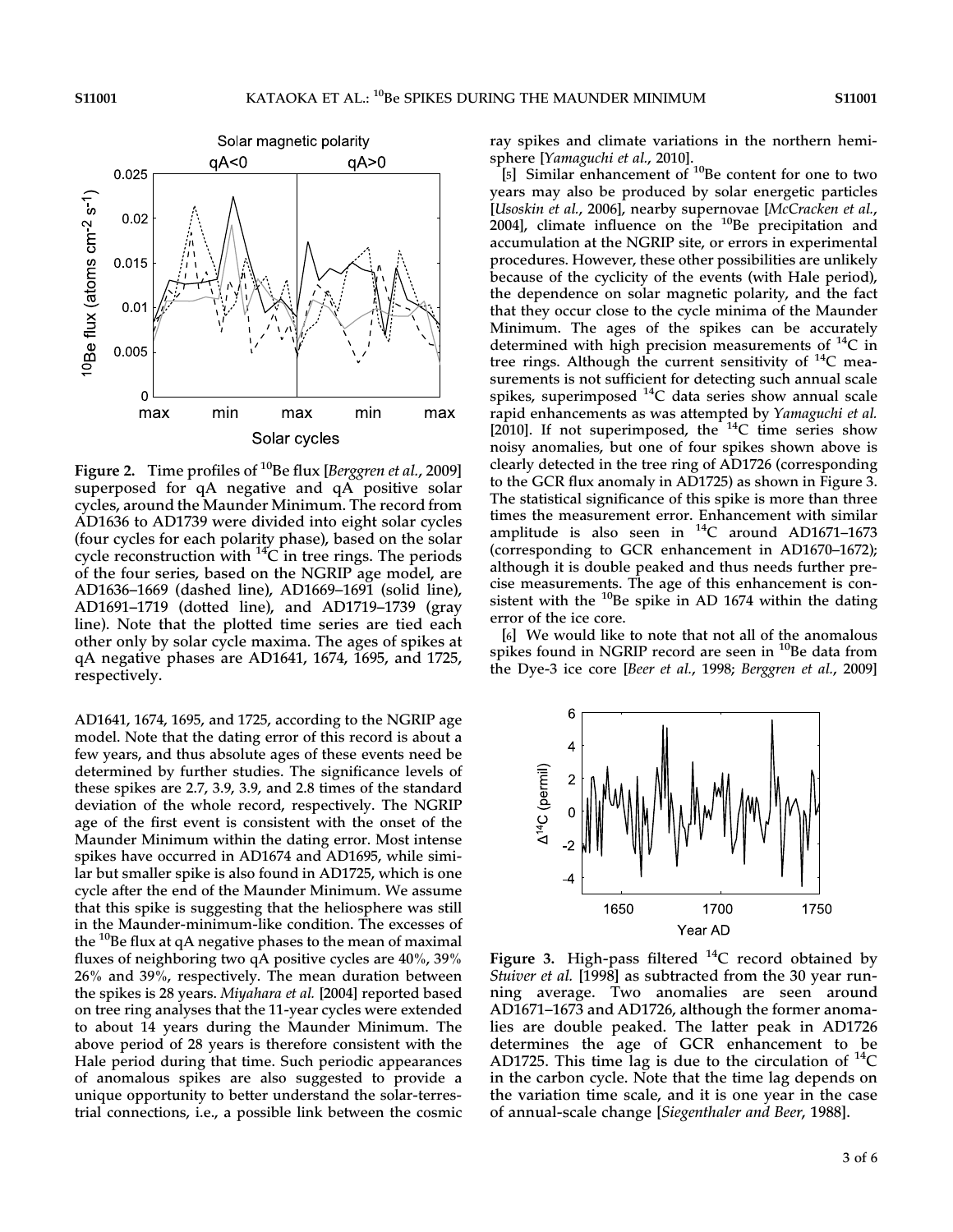

Figure 4. A schematic illustration summarizing the theoretically suggested time profile of incident cosmic rays at the Earth. (a) Incident cosmic rays at the Earth calculated based on standard drift theory for  $qA > 0$  and  $qA < 0$  phases as a function of the tilt angle of heliospheric current sheet [Kota and Jokipii, 2001]. (b) Solar activity cycles and (c) the predicted time profile of incident cosmic rays where black line is for the case when the tilt angle reached to 0 degrees at solar cycle minima and to 75 degrees at cycle maxima, while gray line is for the case when the tilt angle reaches only to 5 degrees at cycle minima, which is usual for present observational era. The anomaly  $\Delta F$  (ratio of maximal flux at qA < 0 to maximal flux at qA > 0) as predicted by standard drift theories is about 15–20%, whereas the observed one in <sup>10</sup>Be flux is about 30–40%.

(see Berggren et al. [2009, Figure 1] for the detailed comparison between the NGRIP and Dye-3<sup>10</sup>Be records). The spikes detected in NGRIP data are overall less pronounced in Dye-3 record, although some are seen e.g., around AD1697. The discrepancies between these two records may be due to the sampling resolution of Dye-3 record. The ice samples of Dye-3 were obtained from the cores annually after/above AD1777 based on the annual layer counting of  $H_2O_2$ , while it was sampled equidistantly before/below AD1777. It may cause the attenuation of annual-scale enhancement. Discrepancies of  $^{10}$ Be flux from different ice cores can also result from the differences in the location of sampling, such as geomagnetic latitude and altitude, and the accumulation rate of snow at the location of sampling, and the dating of cores. It is also possible that annual-scale spike in the record of concentration is lost in the record of flux calculated based on the accumulation rate. It can happen, for example, at years when snow accumulation was artificially low due to the post depositional removal by ablation.

[7] It has been theoretically suggested that cosmic rays drift inward along the current sheet and upward to the polar region at  $qA < 0$ , while the paths are inverted at qA > 0 [Jokipii and Thomas, 1981]. As shown in Figure 4, the standard drift theories can reproduce a certain degree of rapid enhancement of  $^{10}$ Be content at solar minimum of qA negative phase against that of qA positive phase [Kota and Jokipii, 2001], given that the tilt angle of the heliospheric current sheet reaches to nearly zero degrees. This effect can

account for 15–20% enhancement, which is about a half of the spike amplitude of 30–40% as observed in the ice core.

## 3. Cross-Sector Transport of Cosmic Rays in the Heliosheath

[8] Based on recent observational data with the Voyager spacecraft in the qA negative phase, a new transport mechanism of cosmic rays is suggested to be working in the distant heliosheath where cosmic ray particles effectively drift across stacked magnetic sectors (Figure 5) due to the larger cyclotron radius compared to the distance between the sectors [Florinski, 2011; Florinski et al., 2011].

[9] Extending the new cross-sector mechanism, we examine the possible modulation amplitude of cosmic ray proton flux in the heliosheath. In the heliosheath, a simple compression of a magnetohydrodynamic fluid gives the flow speed  $u \propto r^{-2}$  and then the associated azimuthal magnetic field amplitude  $B \propto r$ , so that the ratio of a particle's cyclotron radius to the average width of a sector increases as the heliocentric distance  $r$ . When the sector spacing becomes comparable to the gyroradii, these particles acquire a certain degree of mobility across the stack of magnetic sectors. The gyro radii of 0.1 and 1.0 GeV protons in 0.1 nT magnetic field are 0.1 AU and 0.38 AU, respectively. In such a present situation, the gyro radii of sub-GeV protons are usually smaller than a typical sector distance of 0.8 AU in the heliosheath, and the cross-sector transport does not work effectively. Presumably very weak magnetic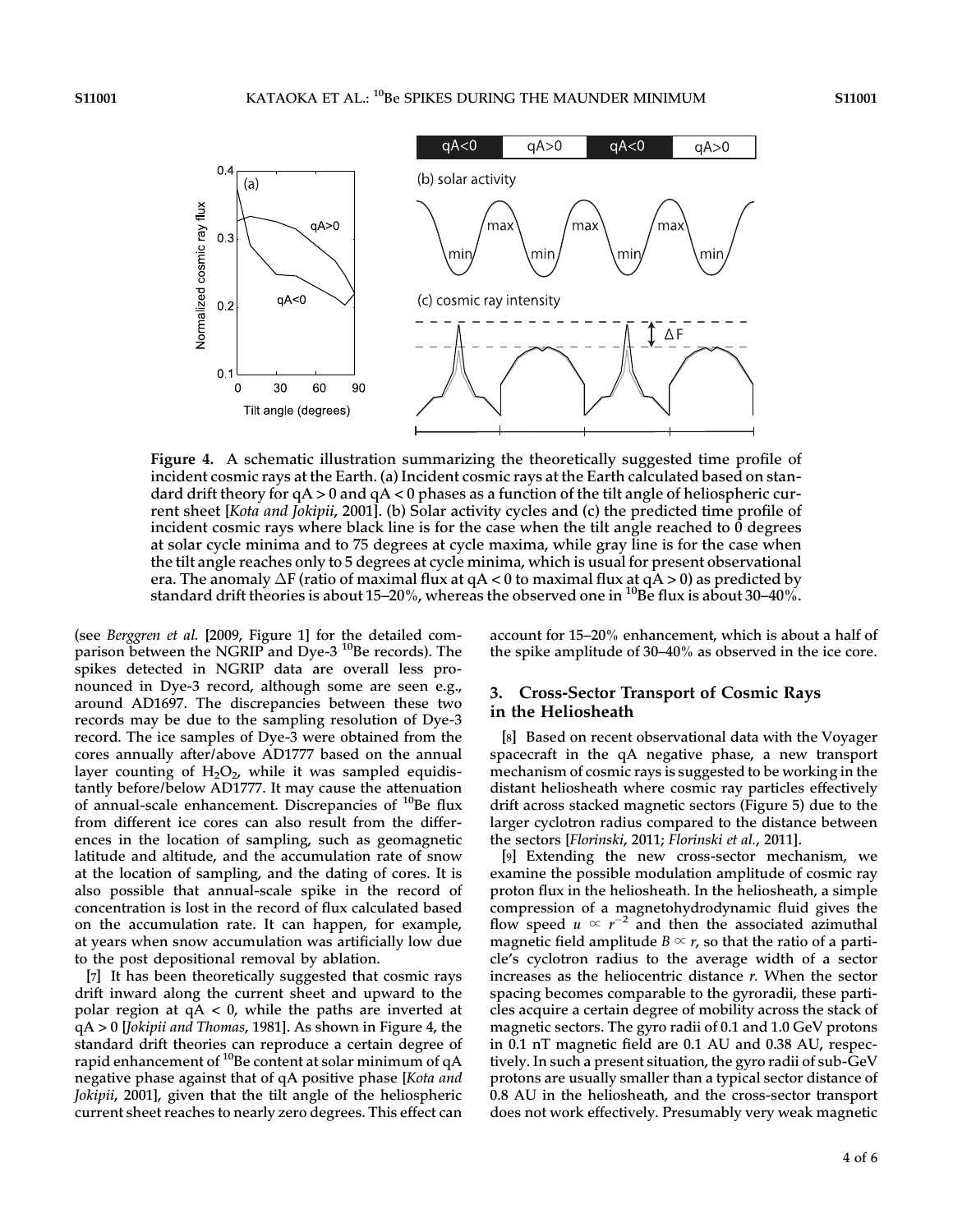

Figure 5. Vertical cross-sectional view of the heliosphere. The termination shock and heliopause are shown with a dashed curve and solid curve, respectively. The percentages given are the increase in cosmic ray intensity during the solar minimum of qA negative phase against that of qA positive (the magnetic field directions and the cosmic ray paths indicated by gray arrows are for qA < 0 phase). The cross-sector transport in the heliosphere can give additional 15–20% increase, while the flattened current sheet gives 15–20% increase during the qA negative phase.

field during the Maunder Minimum [Steinhilber et al., 2010] therefore provides an excellent condition for invoking the cross-sector mechanism for the whole sub-GeV cosmic rays to enhance the  $10B$ e production. We further assume that cosmic rays observed at the Earth are very sensitive to this effect only during the qA negative phase when they drift inward along the equatorial current sheet.

[10] According to the result of Florinski et al. [2011], the cross-sector diffusion coefficient in the heliosheath is approximately proportional to r,  $\kappa_{xx} \propto r$ , while the simulated diffusion coefficient as used for the standard drift theory may be approximated as  $\kappa_{\mathbf{x}\mathbf{x}}$   $\propto$   $r^{-2}$  [e.g., Florinski et al., 2003]. The modulation amplitude in the heliosheath is then estimated from the simplest one-dimensional diffusion as  $\int^{X_{HP}}$ u

exp  $X_{TS}$  $\left(-\int_{X_{TS}}^{X_{HP}} \frac{u}{\kappa_{XX}} dX\right)$ , where  $X_{HP}$  and  $X_{TS}$  are the radial

distance of the heliopause and heliosheath from the Sun, respectively, and we assume  $u \propto r^{-2}$ . The modulation amplitude during the cross-sector situation of  $\kappa_{xx} \propto r$  as opposed to the standard situation of  $\kappa_{xx}$   $\propto$   $r^{-2}$  therefore only depends on the distance ratio between  $X_{HP}$  and  $X_{TS}$ . This accounts for 15–20% increase in the cosmic ray flux, assuming  $X_{HP}/X_{TS} = 1.4$ . The ratio of 1.4 is a nominal value as supported by a number of heliospheric simulations [e.g., Müller et al., 2006]. The 15–20% increase due to the crosssector mechanism plus further 15–20% increase in the qA negative phase as expected from drift theories with flattened heliospheric current sheet pattern is comparable with the observed 30–40% spike amplitude.

[11] It is therefore suggested that the anomalous  $^{10}$ Be spike at the cycle minima of qA negative phase found at the Maunder Minimum is a possible result of the least modulated situation when both the flattened current sheet

effect inside the termination shock [Kota and Jokipii, 2001] and the cross-sector effect in the heliosheath [Florinski et al., 2011] work together to enhance the cosmic ray flux at the Earth, which does not likely occur except for extremely weakened solar activity. We note at such cycle minima the magnetic sectors still remain in the heliosheath from the previous year while the current sheet inside the termination shock is flattened as shown in Figure 5. The above discussion is, however, based on the extrapolation of our current understanding of heliospheric structure to the Maunder minimum. Much improvement of the understanding of the heliospheric structure is needed to validate the above explanation. Especially, it would be important to investigate the accumulation pattern of the heliospheric current sheet in the heliosheath. We also note that  $^{10}$ Be spikes may cause underestimation of solar activities and the related parameters for the grand minima reconstructed from  $10B$ e, such as total solar irradiance, if the additional flux of cosmic rays due to the drift effect and cross-sector effect is not taken into account. The solar cycle average of  $10B$ Be flux amounts to a 3-4% higher value than without the spikes for  $qA < 0$ .

#### 4. Summary

[12] We showed that the cross-sector transport mechanism may be important to be modeled, in addition to the standard drift mechanism, to understand the realistic space weather during extremely weak solar activity, such as the Maunder Minimum. The quantitative modeling of anomalous spikes is important to understand the modulation mechanisms of cosmic rays and therefore contributes to validation of the current heliospheric simulation. It is also useful for future space weather applications to mitigate potential risks of spacecraft and aircraft operations and radiation doses to the astronauts and aircraft crews. Since the accumulation of the magnetic field in the heliosheath plays an important role, the time variation across the solar minimum of the grand minima is an interesting topic to be investigated in more detail. Some other important topics include the self-consistent modeling of solar corona, which will tell us the number density and speed of the solar wind as well as the magnetic field strength. Such parameters are fundamental to understand the heliospheric size and the absolute value of cosmic ray flux incident to the Earth, although the occurrence pattern of anomalous spikes during only qA negative phase cannot be explained by the fundamental parameters alone. The exact treatment of cosmic ray transport in the vicinity of a realistic current sheet would also be important for better quantitative estimation of the contribution of flattened current sheet to the spiky enhancements.

[13] Acknowledgments. We thank A.-M. Berggren and J. Beer for providing the  $^{10}$ Be data from NGRIP and Dye-3, respectively. We thank H. Washimi, J. Kota and R. Jokipii for their fruitful comments. H.M.'s work has been supported by a grant from the Japan Society for the Promotion of Science. F. S. acknowledges financial support by NCCR climate – Swiss climate research and by the Swiss National Science Foundation under grant CRSI122-130642(FUPSOL).